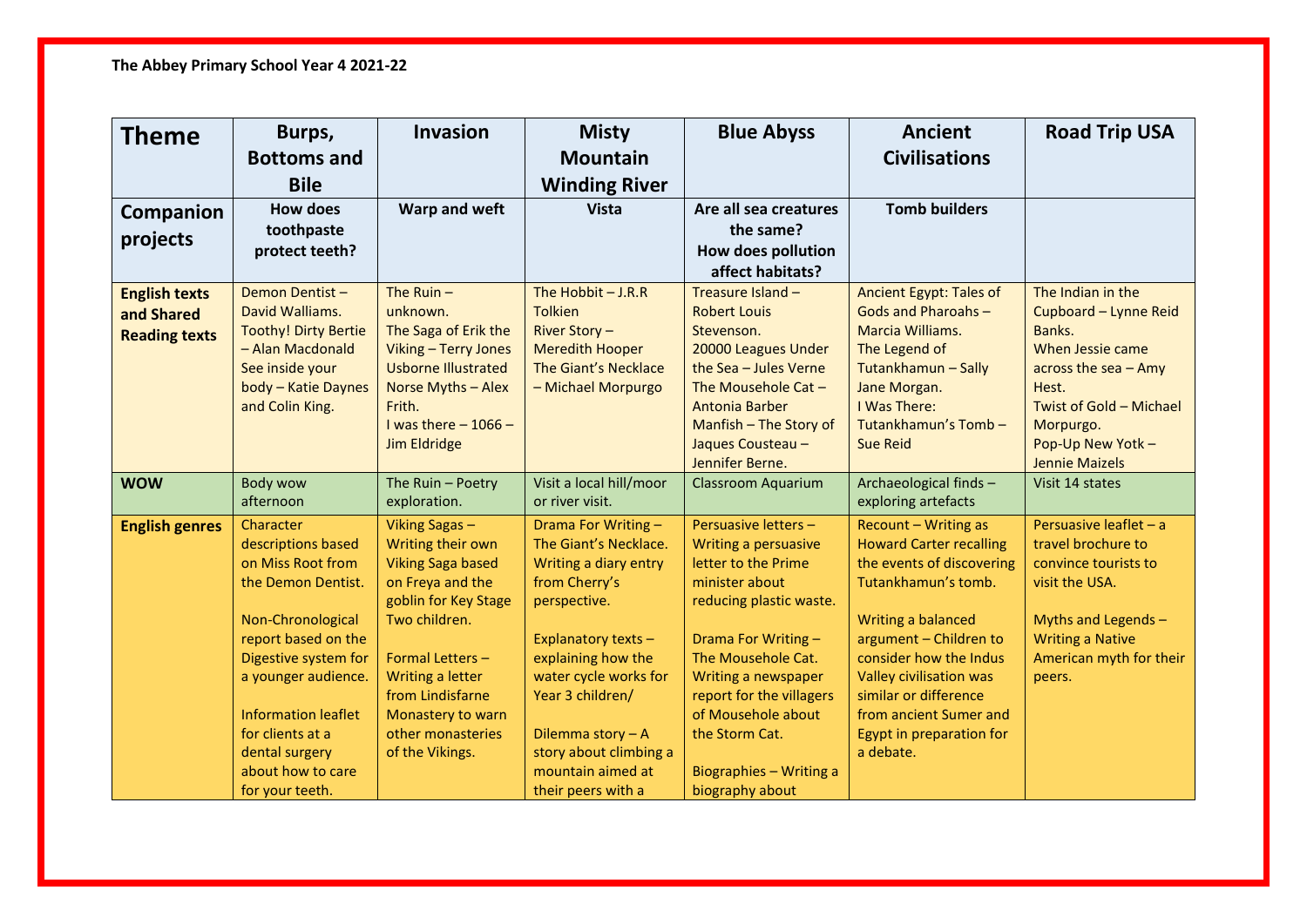| Geography        |                                                     | Character profiles -<br>Alfred The Great.<br>Using maps to<br>locate the origins of<br>invaders such as the<br>Jutes and Vikings.<br><b>Comparing Anglo-</b><br>Saxon settlements<br>to modern day life. | focus on setting<br>description.<br>Rivers, Maps, Grid<br>References, Contour<br>lines,<br>Erosion,<br>transportation and<br>deposition, world<br>rivers and mountains<br>Water cycle | Jacques Cousteau for<br>an article about his life.<br>Seas and oceans of the<br>world; The Great<br><b>Barrier Reef:</b><br><b>Environmental Issues</b> | Writing a job description<br>- writing a pharaoh job<br>description for the<br>citizens of ancient Egypt.<br>Locating ancient<br>civilisations on the world<br>map.<br>The importance of the<br>River Nile. How the<br>ancient Egyptians built<br>their cities. | Using world and US<br>maps; Human and<br>physical geography                                    |
|------------------|-----------------------------------------------------|----------------------------------------------------------------------------------------------------------------------------------------------------------------------------------------------------------|---------------------------------------------------------------------------------------------------------------------------------------------------------------------------------------|---------------------------------------------------------------------------------------------------------------------------------------------------------|-----------------------------------------------------------------------------------------------------------------------------------------------------------------------------------------------------------------------------------------------------------------|------------------------------------------------------------------------------------------------|
| <b>Computing</b> | We are co-authors                                   | We are software<br>developers                                                                                                                                                                            | We are musicians                                                                                                                                                                      | We are toy designers                                                                                                                                    | We are co-authors                                                                                                                                                                                                                                               | We are meteorologists                                                                          |
| Art              |                                                     | <b>Sketching Viking</b><br>artefacts.<br>Landscapes of<br><b>Viking longboats</b>                                                                                                                        | Clay work, Modroc                                                                                                                                                                     | <b>Observational drawing;</b><br>3D models; Clay<br>sculpture; Anthony<br>Gormley; Batik;<br><b>Printing; Seascapes</b>                                 |                                                                                                                                                                                                                                                                 | <b>Native American</b><br>dreamcatchers;<br><b>Weaving; Journey sticks</b>                     |
| <b>DT</b>        | Healthy food;<br><b>Textiles; Working</b><br>models | Designing and<br>making Viking<br>longboats                                                                                                                                                              | <b>Evaluating and</b><br>reflecting                                                                                                                                                   | Designing submarines;<br>working models                                                                                                                 | Circuits and switches.                                                                                                                                                                                                                                          | Preparing US dishes;<br>Making models;<br>Designing totem pole<br><b>Circuits and switches</b> |
| <b>History</b>   |                                                     | The Viking invasion<br>on England.<br>Life from post-<br>Roman Britain-<br>1066.<br>Alfred The Great.<br>Significant battles<br>(Lindisfarne,<br>Hastings)                                               |                                                                                                                                                                                       | 19 <sup>th</sup> century ocean<br>exploration                                                                                                           | <b>Comparing similarities</b><br>and differences between<br>ancient civilisations.<br>The discovery of<br>Tutankhamun's tomb.                                                                                                                                   | <b>Native Americans</b>                                                                        |
| <b>Music</b>     | <b>Composing music</b>                              | <b>Listening to and</b><br>appraising music                                                                                                                                                              | <b>Reggae Music</b>                                                                                                                                                                   | <b>Listening to and</b><br>appraising music                                                                                                             | <b>Body percussion</b>                                                                                                                                                                                                                                          | <b>Country and western</b><br>music                                                            |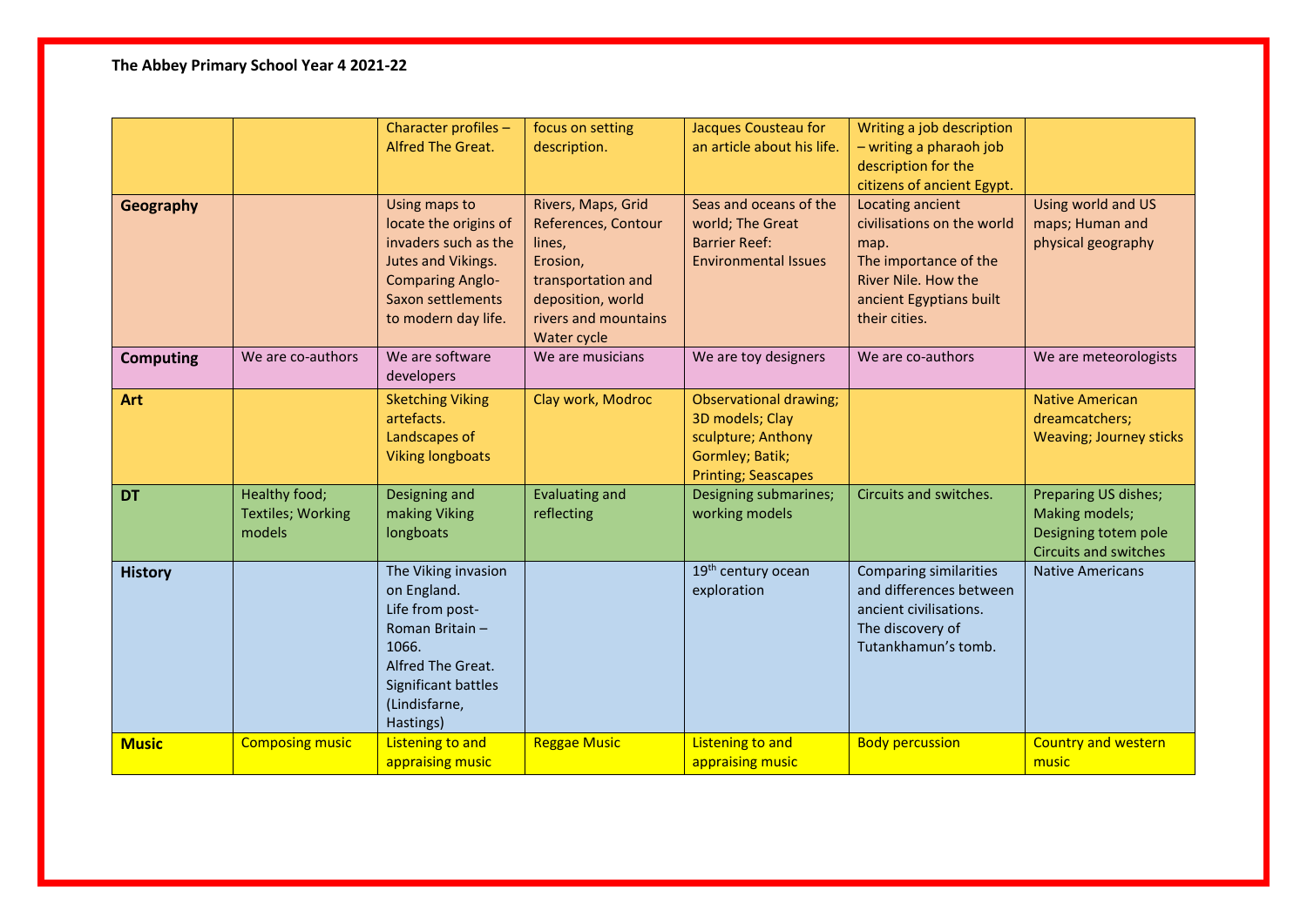## **The Abbey Primary School Year 4 2021-22**

| <b>PSHE Being</b><br>me    | What strengths,<br>skills and interests<br>do we have?                                         | How do we treat<br>each other with<br>respect? | How can we manage<br>our feelings?                                                | How will we grow and<br>change?                                                              | How can our choices<br>make a difference to<br>others and the<br>environment? | How can we manage<br>risk in different places?          |
|----------------------------|------------------------------------------------------------------------------------------------|------------------------------------------------|-----------------------------------------------------------------------------------|----------------------------------------------------------------------------------------------|-------------------------------------------------------------------------------|---------------------------------------------------------|
| <b>Science</b>             | Teeth types; Tooth<br>decay and hygiene;<br>The digestive<br>system; Working<br>scientifically | States of matter                               | States of matter;<br>Working scientifically<br>Habitats, changing<br>environments | Living things and their<br>habitats; Animals,<br>including humans;<br>working scientifically | Electricity.                                                                  | Electricity<br>Sound and light                          |
| <b>PE</b>                  | <b>Gymnastics Unit 1</b><br>Football                                                           | <b>Gymnastics Unit 2</b><br>Hockey             | Dance Unit 1<br><b>Tennis</b>                                                     | Dance Unit 2<br><b>OAA</b>                                                                   | <b>Basketball</b><br><b>Athletics</b>                                         | <b>Rounders</b><br><b>Netball</b>                       |
| <b>RE</b>                  | Christianity - Bible                                                                           | Christianity $-$<br>Harvest; Christian<br>Life | Judaism - Synagogue                                                               | Judaism - Shabbat                                                                            | Hinduism – Places of<br>worship; Deities and<br>scriptures                    | Humanism - Meaning<br>and purpose; Other<br>world views |
| <b>MFL French</b><br>(KS2) | <b>Phonetics lesson 2</b><br>(C) & Presenting<br>Myself (I)                                    | Family (I)                                     | <b>Goldilocks or Tudors</b><br>(1)                                                | Habitats (I)                                                                                 | Classroom (I)                                                                 | My Home (I)                                             |